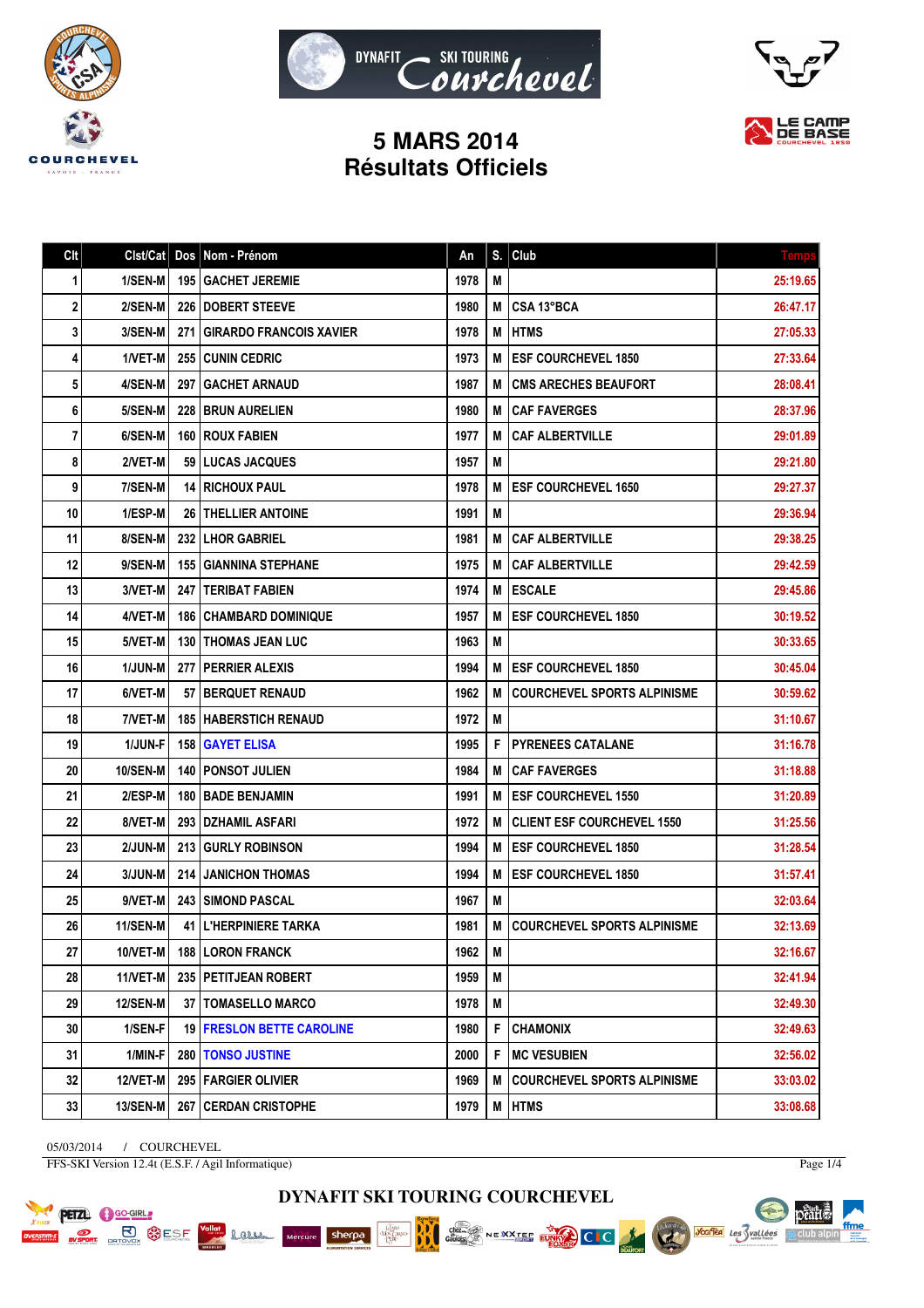| Clt | Clst/Cat        | Dos   | Nom - Prénom                        | An   | S. | Club                               | <b>Temps</b> |
|-----|-----------------|-------|-------------------------------------|------|----|------------------------------------|--------------|
| 34  | <b>14/SEN-M</b> |       | 107 CASACCIA FILIPPO                | 1984 | M  |                                    | 33:09.89     |
| 35  | 13/VET-M        |       | 285 GRECO ADRIANO                   | 1957 | M  | <b>SONDALO</b>                     | 33:13.11     |
| 36  | 1/VET-F         |       | <b>265   LATHURAZ VERONIQUE</b>     | 1968 | F  |                                    | 33:15.39     |
| 37  | 14/VET-M        |       | <b>24 FOURCADE PATRICE</b>          | 1974 | M  |                                    | 33:48.43     |
| 38  | 15/VET-M        |       | <b>257   DAVID GREGORY</b>          | 1971 | M  |                                    | 33:50.75     |
| 39  | 16/VET-M        |       | <b>76   MERCIER DENIS</b>           | 1970 | M  |                                    | 33:51.43     |
| 40  | 17/VET-M        |       | 286 REGOTTAZ PHILIPPE               | 1973 | M  |                                    | 33:55.77     |
| 41  | 15/SEN-M        | 294   | <b>MOREL GREGORY</b>                | 1983 | М  |                                    | 34:13.58     |
| 42  | 18/VET-M        | 194   | <b>DOMERGUE BERNARD</b>             | 1958 | M  | <b>ESF LA PLAGNE</b>               | 34:22.89     |
| 43  | 1/MIN-M         |       | <b>137   CERUTTI HUGO</b>           | 2000 | M  |                                    | 34:23.64     |
| 44  | 19/VET-M        |       | 62 EWIG GILLES                      | 1968 | M  |                                    | 34:30.02     |
| 45  | 4/JUN-M         | 264 I | <b>DIAZ VALENTIN</b>                | 1996 | M  |                                    | 34:56.45     |
| 46  | <b>16/SEN-M</b> |       | 252 BENOIT MICKAEL                  | 1975 | M  | <b>ESF COURCHEVEL 1850</b>         | 34:59.21     |
| 47  | 20/VET-M        | 209 I | <b>CONTAMINE ERIC</b>               | 1972 | M  | <b>CLUB DES SPORTS COURCHEVEL</b>  | 35:09.60     |
| 48  | 21/VET-M        |       | 118 GRANGER JEAN MARC               | 1962 | M  |                                    | 35:13.21     |
| 49  | 2/SEN-F         | 44    | <b>CAILLET PAULINE</b>              | 1983 | F  | <b>ESF COURCHEVEL 1850</b>         | 35:15.97     |
| 50  | 22/VET-M        |       | 222 CHENAL CLAUDE                   | 1967 | M  | <b>HTMS</b>                        | 35:16.06     |
| 51  | 3/SEN-F         |       | <b>13   LE ROUX PAULINE</b>         | 1990 | F  | <b>ESF COURCHEVEL 1650</b>         | 35:19.69     |
| 52  | 23/VET-M        |       | <b>18   BRIERLEY BEN</b>            | 1972 | M  |                                    | 35:25.92     |
| 53  | <b>17/SEN-M</b> |       | <b>259 POUPON SYLVAIN</b>           | 1984 | M  |                                    | 35:50.79     |
| 54  | <b>18/SEN-M</b> | 91    | <b>CHAPUIS MICKAEL</b>              | 1985 | М  |                                    | 36:02.89     |
| 55  | 4/SEN-F         |       | <b>300 MURAT SYLVIE</b>             | 1980 | F  | <b>ESF COURCHEVEL 1850</b>         | 36:09.85     |
| 56  | <b>19/SEN-M</b> |       | 179 KAYE JONNY                      | 1982 | M  |                                    | 36:37.77     |
| 57  | 1/BEN-M         |       | <b>153 LIONS MALO</b>               | 2002 | M  | <b>PLOEMEUR TRIATHLON</b>          | 36:59.75     |
| 58  | 1/CAD-M         |       | 138 EWIG LUCAS                      | 1998 | M  |                                    | 37:14.54     |
| 59  | 24/VET-M        | 291   | <b>DENCHE PIERRE</b>                | 1972 | M  |                                    | 37:23.75     |
| 60  | <b>20/SEN-M</b> |       | 47   DENNEVAULT DAVID               | 1979 | M  |                                    | 37:26.64     |
| 61  | 25/VET-M        |       | <b>113 HAWKINS PATRICK</b>          | 1968 | M  |                                    | 37:37.45     |
| 62  | 26/VET-M        |       | <b>45   LAFFERS JEAN LUC</b>        | 1963 | M  |                                    | 38:01.25     |
| 63  | 27/VET-M        |       | <b>225 CHEVALLIER PATRICK</b>       | 1962 | M  | <b>COURCHEVEL SPORTS ALPINISME</b> | 38:09.87     |
| 64  | 28/VET-M        |       | 296   CATELLA NICOLAS               | 1974 | M  | <b>ASM</b>                         | 38:18.19     |
| 65  | 5/SEN-F         |       | <b>16 VIBERT SEVERINE</b>           | 1978 | F  | <b>ESF COURCHEVEL 1650</b>         | 38:18.78     |
| 66  | 29/VET-M        |       | 9   PEZZETTI ALBERTO                | 1966 | M  |                                    | 38:40.62     |
| 67  | 2/CAD-M         |       | <b>287   LIONS LOIC</b>             | 1997 | M  |                                    | 38:40.69     |
| 68  | 21/SEN-M        |       | <b>221 BATAILLE MARTIN</b>          | 1988 | M  | <b>CAF BOZEL</b>                   | 38:44.27     |
| 69  | 30/VET-M        |       | 283 LIONS CHRISTOPHE                | 1969 | M  |                                    | 38:44.71     |
| 70  | 31/VET-M        |       | <b>43   PLANCHE JEAN CHRISTOPHE</b> | 1966 | M  |                                    | 38:59.62     |
| 71  | 32/VET-M        |       | <b>20   BENOIT FERDI</b>            | 1967 | M  |                                    | 39:00.70     |
|     |                 |       |                                     |      |    |                                    |              |

05/03/2014 / COURCHEVEL FFS-SKI Version 12.4t (E.S.F. / Agil Informatique)

Page 2/4

## **DYNAFIT SKI TOURING COURCHEVEL**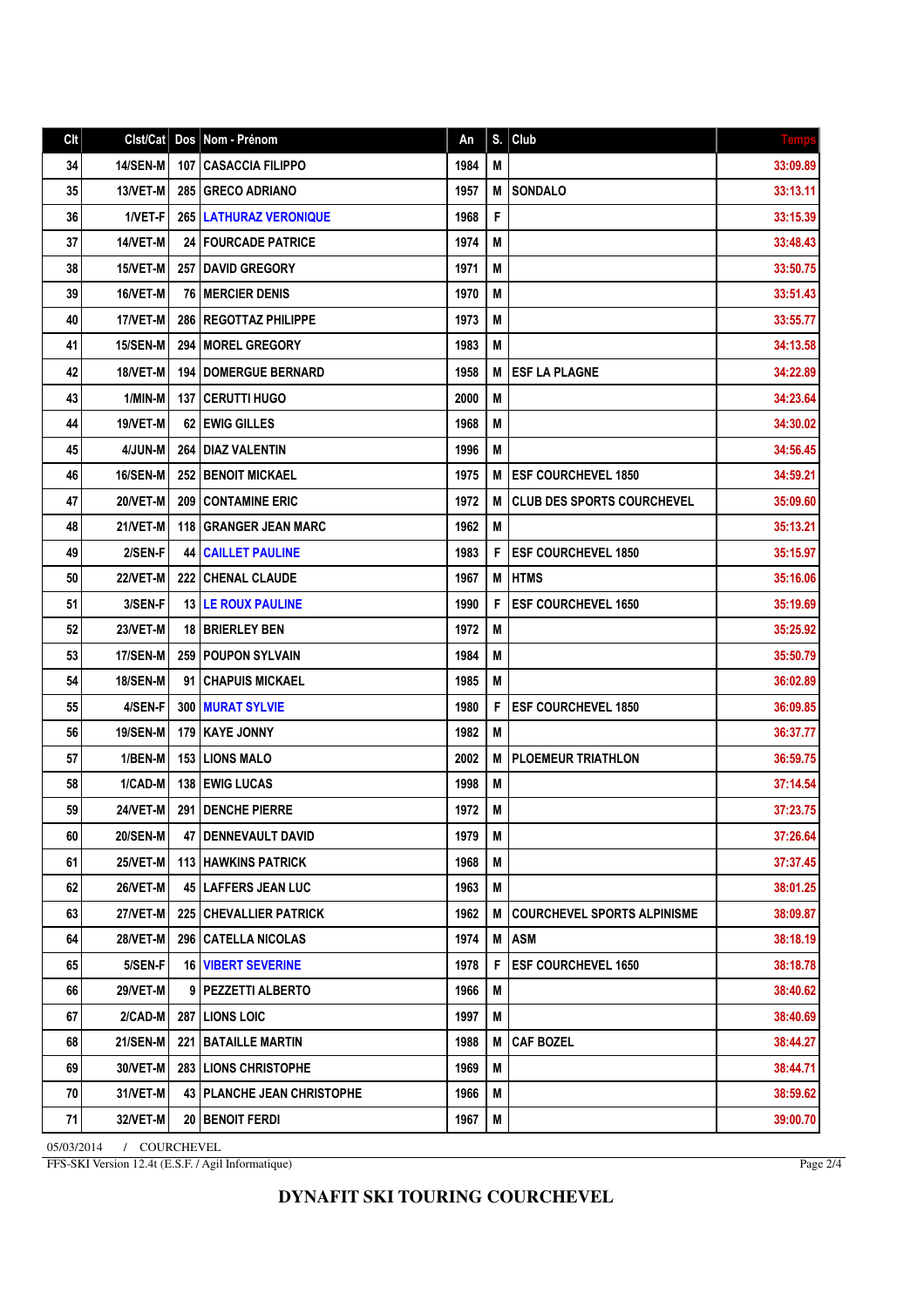| Clt | Clst/Cat        | Dos  | Nom - Prénom                     | An   | S. | Club                              | <b>Temps</b> |
|-----|-----------------|------|----------------------------------|------|----|-----------------------------------|--------------|
| 72  | <b>22/SEN-M</b> |      | <b>202 IBLANC JEAN PHILIPPE</b>  | 1978 | M  | <b>ESF COURCHEVEL 1650</b>        | 39:01.13     |
| 73  | <b>23/SEN-M</b> |      | <b>78 GIANOLA ROBERTO</b>        | 1987 | M  | <b>ESF COURCHEVEL 1850</b>        | 39:09.37     |
| 74  | 2/VET-F         | 5    | <b>BARTNICKI MIREILLE</b>        | 1970 | F  | <b>HTMS</b>                       | 39:09.45     |
| 75  | <b>24/SEN-M</b> |      | <b>39   LEVEQUE ARNAUD</b>       | 1976 | M  |                                   | 39:23.90     |
| 76  | 33/VET-M        |      | 69   MACKAY CHARLES              | 1961 | M  |                                   | 39:35.17     |
| 77  | 34/VET-M        | 81 I | <b>CASSEN LUDO</b>               | 1967 | M  |                                   | 39:41.04     |
| 78  | 3/VET-F         | 233  | <b>MONGELLAZ MICHELE</b>         | 1956 | F  |                                   | 40:15.68     |
| 79  | 35/VET-M        | 64   | <b>BERTHET ERIC</b>              | 1972 | M  |                                   | 40:17.56     |
| 80  | 36/VET-M        | 129  | <b>MUGNIER PHILIPPE</b>          | 1959 | М  | <b>ESF COURCHEVEL 1850</b>        | 40:35.64     |
| 81  | 6/SEN-F         | 182  | <b>CERDAN EMILIE</b>             | 1980 | F  |                                   | 40:37.09     |
| 82  | 37/VET-M        |      | <b>88   PERALDO CHRISTIAN</b>    | 1972 | М  | <b>ESF COURCHEVEL 1850</b>        | 40:54.11     |
| 83  | 2/MIN-M         |      | <b>282 I WHITE JACK</b>          | 2001 | M  | <b>CLUB DES SPORTS COURCHEVEL</b> | 40:56.38     |
| 84  | 4/VET-F         | 220  | <b>SETIEY LAURENCE</b>           | 1968 | F  |                                   | 41:04.84     |
| 85  | 2/BEN-M         | 183  | <b>BERQUET ARTHUR</b>            | 2002 | M  |                                   | 41:18.40     |
| 86  | 38/VET-M        | 274  | <b>CHEVASSU DAVID</b>            | 1970 | M  |                                   | 41:22.21     |
| 87  | 1/ESP-F         | 89   | <b>DESSAIX LAURA</b>             | 1993 | F  |                                   | 41:44.84     |
| 88  | <b>25/SEN-M</b> | 10   | <b>MONSEUR ALEXANDRE</b>         | 1977 | M  |                                   | 42:29.81     |
| 89  | 39/VET-M        | 230  | <b>BINET THIERRY</b>             | 1960 | M  |                                   | 42:33.78     |
| 90  | 3/CAD-M         | 279  | <b>LIONS TANGUY</b>              | 1999 | М  | <b>ESL LYON ATHLETISME</b>        | 42:38.35     |
| 91  | <b>26/SEN-M</b> |      | 22 FAYOLLE GWENAEL               | 1983 | M  |                                   | 42:38.46     |
| 92  | 7/SEN-F         | 66   | <b>O'BRIEN JOANNA</b>            | 1983 | F  |                                   | 42:50.53     |
| 93  | 8/SEN-F         | 134  | <b>BEIRNE CLAIRE</b>             | 1984 | F  |                                   | 42:56.73     |
| 94  | 40/VET-M        |      | <b>82   MC GREE SAM</b>          | 1970 | М  |                                   | 43:26.02     |
| 95  | 3/BEN-M         | 141  | <b>MATER HUGO</b>                | 2002 | M  | <b>CLUB DE FOND BOZEL</b>         | 43:37.87     |
| 96  | 5/VET-F         | 261  | <b>GRAY JENNY</b>                | 1960 | F  |                                   | 43:43.10     |
| 97  | <b>27/SEN-M</b> | 147  | <b>CAMBON ALESSANDRO</b>         | 1979 | M  |                                   | 43:43.63     |
| 98  | 41/VET-M        |      | <b>128   MILLAN RICHAUD</b>      | 1970 | M  |                                   | 44:01.08     |
| 99  | 6/VET-F         |      | <b>126   HABERSTICH NATHALIE</b> | 1974 | F  | <b>CMS ARECHES BEAUFORT</b>       | 44:09.65     |
| 100 | <b>42/VET-M</b> |      | 159   AYMARD PHILIPPE            | 1966 | M  |                                   | 44:09.84     |
| 101 | <b>28/SEN-M</b> |      | <b>192 ITROSSAT VALERIAN</b>     | 1982 | M  |                                   | 44:31.99     |
| 102 | 43/VET-M        |      | 63   MALISAN FABRIZIO            | 1966 | M  |                                   | 44:32.38     |
| 103 | 9/SEN-F         |      | <b>272 TREGOUET LUCILE</b>       | 1983 | F  | <b>ESF COURCHEVEL 1650</b>        | 45:04.52     |
| 104 | 44/VET-M        | 273  | <b>CAMUS BERTRAND</b>            | 1960 | M  |                                   | 45:45.18     |
| 105 | 7/VET-F         |      | <b>176 BATCHELOR MELANIE</b>     | 1970 | F  |                                   | 45:52.73     |
| 106 | 8/VET-F         |      | <b>161   ROBINSON LOUISE</b>     | 1966 | F  |                                   | 46:10.50     |
| 107 | 9/VET-F         |      | <b>245   PAQUET VERONIQUE</b>    | 1956 | F  |                                   | 46:10.87     |
| 108 | 45/VET-M        | 49 I | <b>MONGELLAZ CHRISTOPHE</b>      | 1967 | M  |                                   | 46:34.29     |
| 109 | 46/VET-M        | 207  | <b>JANNI ROBERT</b>              | 1953 | M  | <b>ESF COURCHEVEL 1550</b>        | 46:44.27     |

05/03/2014 / COURCHEVEL FFS-SKI Version 12.4t (E.S.F. / Agil Informatique)

Page 3/4

## **DYNAFIT SKI TOURING COURCHEVEL**